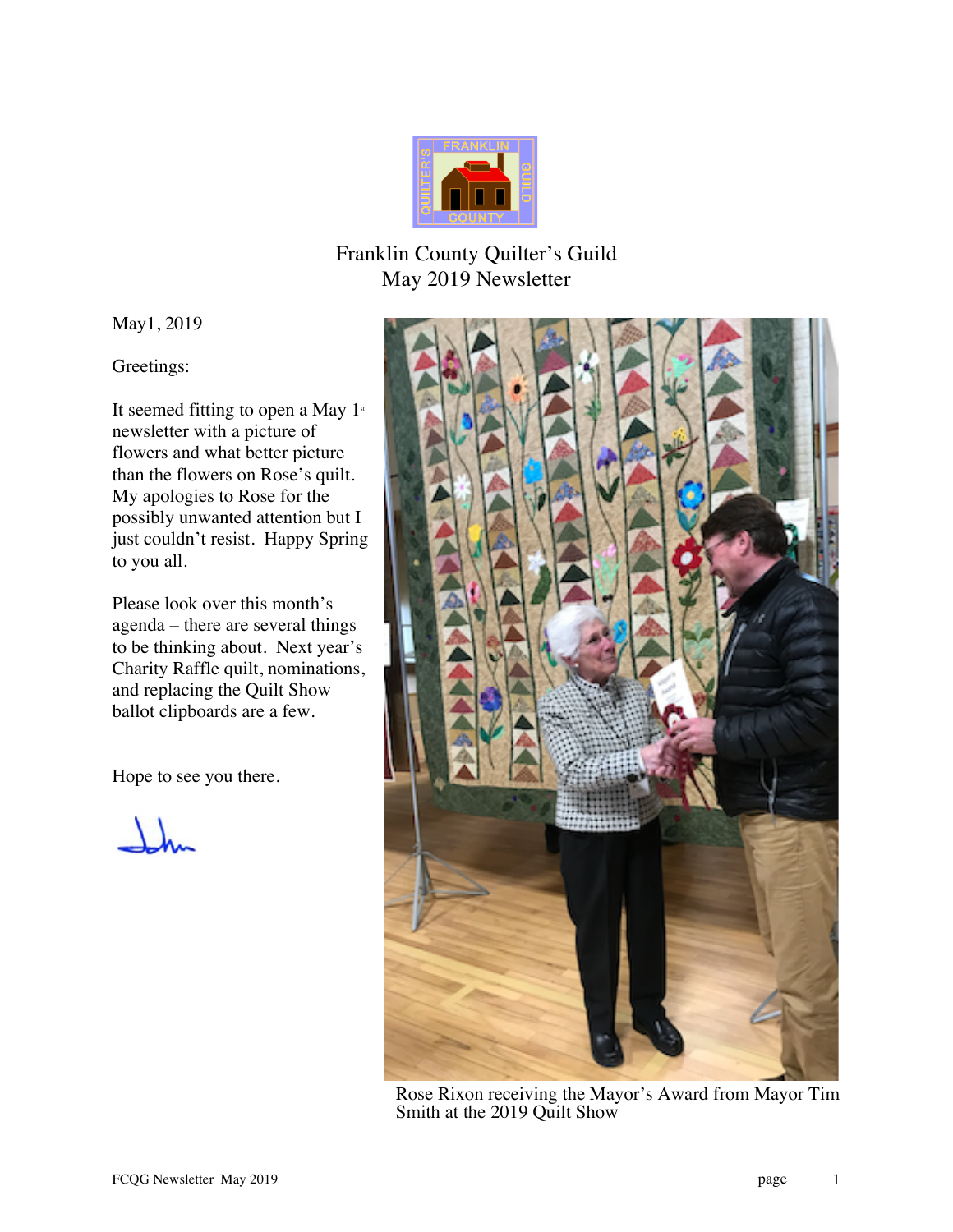Franklin County Quilter's Guild Meeting Agenda May 15, 2019 Church of the Rock (Doors open at 5:30 PM)

## Pot Luck Dinner

| <b>Open Meeting</b><br>• Members Present                                                                                                                                                                                                                                       |                                                 | Penny LaRochelle                    |
|--------------------------------------------------------------------------------------------------------------------------------------------------------------------------------------------------------------------------------------------------------------------------------|-------------------------------------------------|-------------------------------------|
| • Welcome Guests                                                                                                                                                                                                                                                               |                                                 | John Rouleau                        |
| • Announcements:<br>• Presentation of Connor Roberts Quilt<br>• Recognition of Quilt Show setup crew                                                                                                                                                                           |                                                 | Denise Chase<br><b>Gwen Guyette</b> |
| <b>Business Meeting</b><br>Consent Agenda                                                                                                                                                                                                                                      |                                                 |                                     |
| • Minutes of the March 22, 2019 Meeting<br>• Treasurer's Report (in Italian?)<br><b>Committee Chairs</b><br>• Quilt Show<br>• Replace ballot clipboards<br>• Community Comfort Quilts<br>• Charity Raffle Quilt 2010 Suggestions<br>• Membership<br>• Program<br>• Fundraising |                                                 | Deb Dusablon                        |
|                                                                                                                                                                                                                                                                                |                                                 | Denise Chase                        |
|                                                                                                                                                                                                                                                                                |                                                 | Penny LaRochelle<br>Kris Kilburn    |
| • Nominating Committee                                                                                                                                                                                                                                                         |                                                 | Diane Kane                          |
| <b>Other Business</b>                                                                                                                                                                                                                                                          |                                                 |                                     |
| <b>Block of the Month</b>                                                                                                                                                                                                                                                      |                                                 | John Rouleau                        |
| Membership Raffle                                                                                                                                                                                                                                                              |                                                 | Kris Kilburn                        |
| <b>Teacup Auction Results</b>                                                                                                                                                                                                                                                  |                                                 |                                     |
| Show and Tell                                                                                                                                                                                                                                                                  | <b>Comfort Quilts</b><br><b>Personal Quilts</b> |                                     |

## Adjourn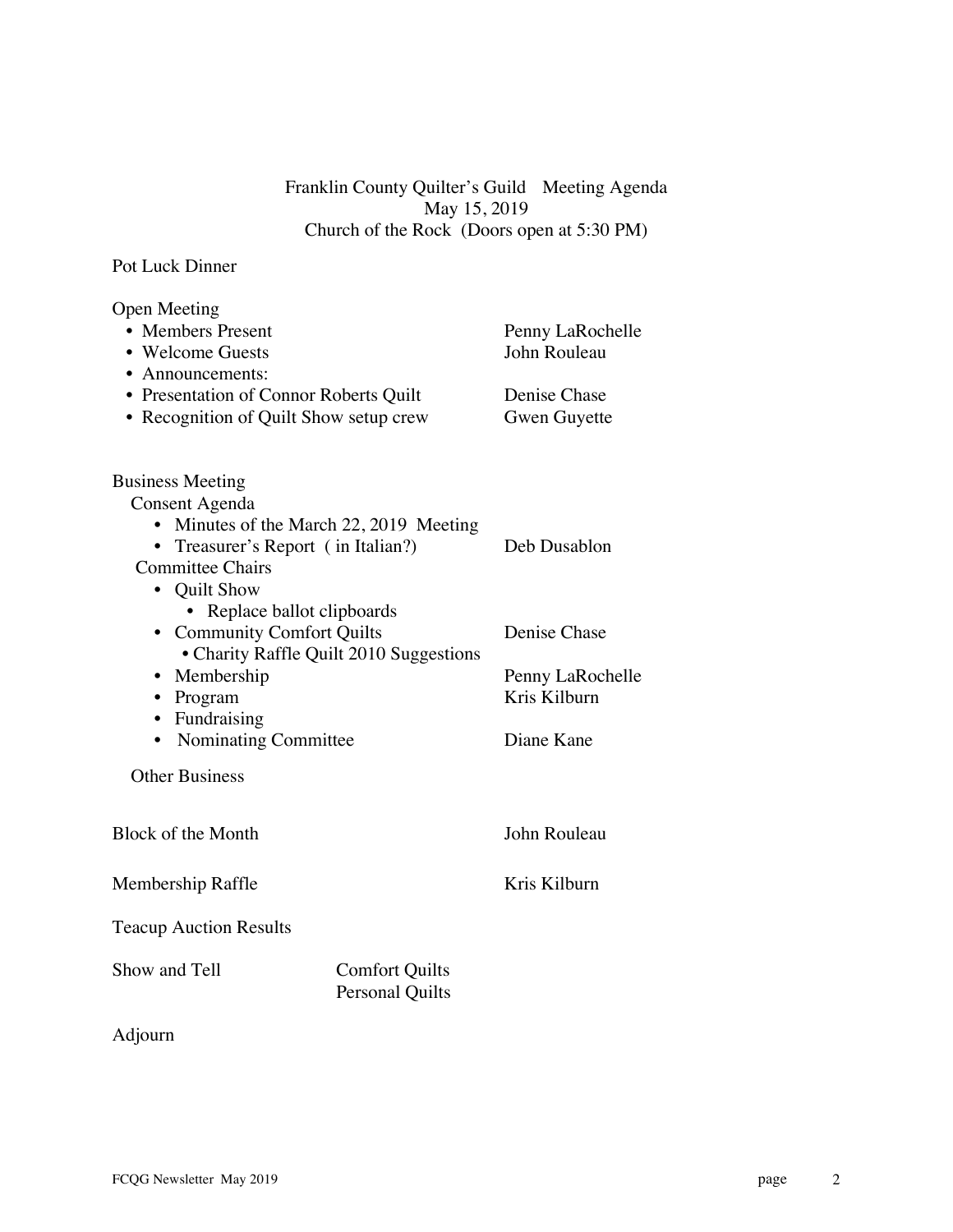April 12, 2019 Franklin County Quilters Guild Meeting Minutes

The meeting was called to order at 6:05 pm by President John Rouleau. There were 32 members present and 4 guests. Sue Pritt is going to do a presentation tonight and a work shop tomorrow from 9:30-3:00 at the hospital.

The Minutes of the March meeting were accepted on a motion from Bonnie Evans and  $2<sup>nd</sup>$  by Kris Kilburn. Due to the Treasure's trip to Italy, there was no April 2019 financial report. **Quilt Show**: Guest donations to the Guild were \$550.00, quilt raffle earned \$1610.00 and the

Tea Cup auction raised \$675.00. The Vendors left three gifts to be raffled off to our guild members. Teri Brunelle, Natalie Good and Margaret Miller were the winners. The Quilt show was a success and thank you to everyone that set-up and took down. Row managers were awarded flowers as a thank you from Kay Benedict. Denise Chase had 51 comfort quits on display and there were many compliments on the display in the lobby. A big thank you goes out to all the volunteers.

**Program:** Due to the snow storm, Jessica's VanDenburgh's presentation on color has been rescheduled to Friday, June  $21<sup>*</sup>$ . The Guild's June meeting and program will be held at the Church of the Rock. Her workshop on making bags will be on the  $21<sup>*</sup>$  as well, during the daytime at Northwestern Medical Center. Next month will be out Pot Luck and Tea Cup auction, please remember to bring items for the auction.

**New Business**: The nomination committee will be asking members to step up and fill any vacancy at the May meeting. If any member wants to help a lady with quilting Kris Kilburn has the lady's name. She is seeking help with sewing.

The membership drawing was won by Rita Dean. The meeting closed with Show and Tell.

Submitted by, Teri Brunelle